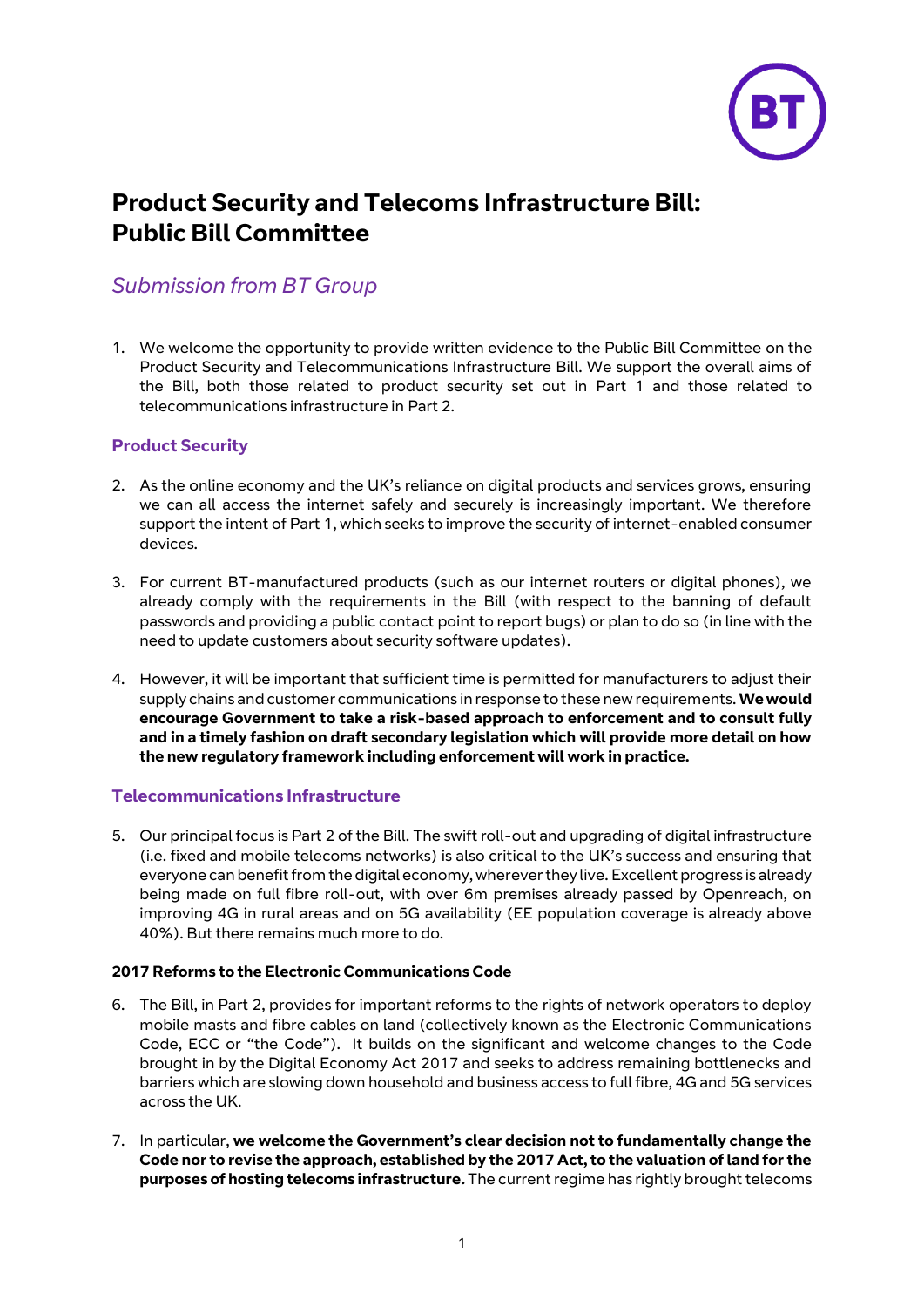

more closely (but far from entirely) into line with rents paid by utility providers such as water and energy.

- 8. It has supported the Government's objective for swifter and more economic mobile coverage improvements, ensuring that more rural locations become commercially viable. Since its introduction, EE has built over 600 new masts across the countryside, delivering vital 4G mobile coverage to hundreds of communities for the first time and we have upgraded over 1,000 existing 4G sites to 5G since May 2019. An effective Code will be critical in delivering the objectives of the Shared Rural Network programme. Our deployment will also support the delivery of essential life-saving projects such as the Emergency Services Network (ESN) which will carry all emergency service mobile communications from 2025 onwards.
- 9. We understand the challenges that these changes have created for some of our existing landlords who have historically received high rents. We have put in place a number of measures to mitigate this, including phasing rent reductions and providing upfront lump-sum payments. We work hard to reach consensual agreements in order to avoid going through the courts to determine Code-based rents, as evidenced by the fact that very few of the cases we are involved in actually result in tribunal hearings. We are working closely with landlord representatives to improve communications across the sector, for example via our engagement through the Country Land and Business Association's Rural Connectivity Forum and others. Finally, we use Ofcom's ECC Code of Practice for our guiding principles when engaging with landlords and are active participants in the cross-stakeholder DCMS Working Groups which reviews this to ensure it remains fit for purpose.

#### **Proposed Reforms**

- 10. **It is right that changes are made to address the areas where the new Code is not working as intended – to support swifter 5G roll-out and improve rural mobile coverage, including through the Shared Rural Network initiative.** The Code is working increasingly effectively in the deployment of new 'greenfield' mobile sites where there is not a pre-existing landlord agreement. But where operators seek to renew leases, upgrade (adding equipment to improve coverage or add 5G) or share their sites with other operators, there are a number of concerns with the Code that this Bill seeks to address.
- 11. The Government is seeking to introduce important reforms that aim to:
	- Remove through the introduction of interim arrangements for renewal negotiations some of the incentives for landowners and their agents to delay negotiating new agreements.
	- Address problems in agreeing new Code terms for leases where land has previously been occupied under different legislation, the Landlord and Tenant Act 1954 and the Business Tenancies Order (Northern Ireland) 1996.
	- Enable terms to be reached more quickly where land is occupied under an expired "old" Code agreement (i.e. pre-2017).
	- Ensure that upgrades to equipment e.g. to deploy 5G on an existing 4G site can be made more easily.
- 12. There are a number of clauses where the drafting requires amendment to ensure the intent is actually delivered and we support the submission to the Committee by Speed Up Britain which sets out proposals for how these could be resolved. However, we welcome the Government's intent to address these issues which are slowing down the timely upgrade and extension of the UK's telecoms networks across thousands of locations.